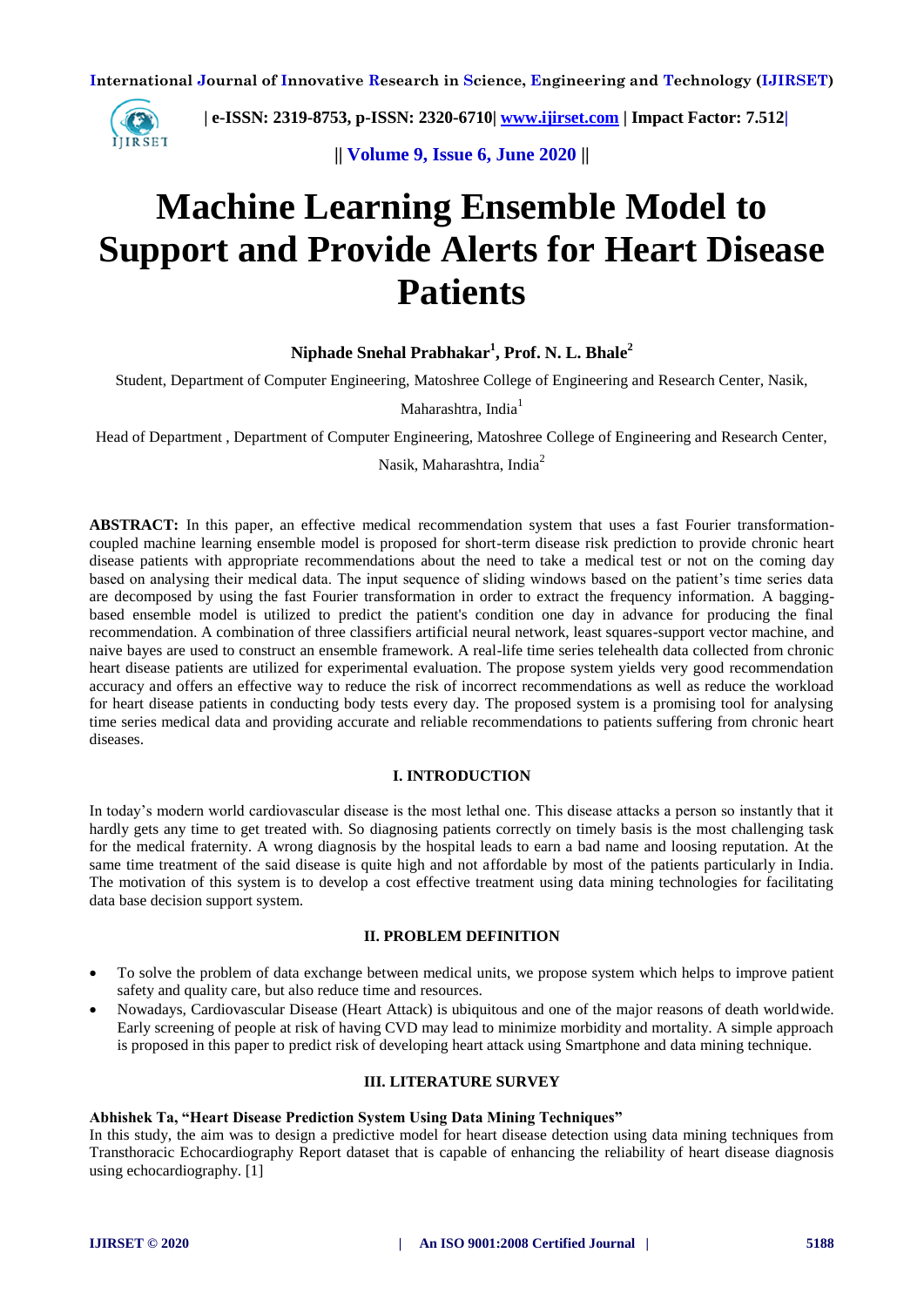

 **| e-ISSN: 2319-8753, p-ISSN: 2320-6710| [www.ijirset.com](http://www.ijirset.com/) | Impact Factor: 7.512|**

# **|| Volume 9, Issue 6, June 2020 ||**

#### **Sellappan Palaniappan, Rafiah Awang "Intelligent Heart Disease Prediction System Using Data Mining Techniques"**

A prototype heart disease prediction system is developed using three data mining classification modelling techniques. The system extracts hidden knowledge from a historical heart disease database. DMX query language and functions are used to build and access the models. The models are trained and validated against a test dataset. Lift Chart and Classification Matrix methods are used to evaluate the effectiveness of the models. All three models are able to extract patterns in response to the predictable state. The most effective model to predict patients with heart disease appears to be Naive Bayes followed by Neural Network and Decision Trees. [2]

#### **Aditya Methaila, Prince Kansal, "Early Heart Disease Prediction using Data Mining Techniques"**

In this paper the focus is on using different algorithms and combinations of several target attributes for effective heart attack prediction using data mining. Decision Tree has outperformed with 99.62% accuracy by using 15 attributes. Also the accuracy of the Decision Tree and Bayesian Classification further improves after applying genetic algorithm to reduce the actual data size to get the optimal subset of attribute sufficient for heart disease prediction. Association classification technique Apriori algorithm, was along with a new algorithm MAFIA was used. Straight Apriori-based algorithms count all of the 2k subsets of each k-item set they discover, and thus do not scale for long item sets. They use look a heads to reduce the number of item sets to be counted. MAFIA is an improvement when the item sets in the database are very long. [3]

## **S. Kiruthika Devi, S. Krishnapriya and Dristipona Kalita"Prediction of Heart Disease using Data Mining Techniques"**

The accuracy of the algorithms used in each technique can be enhanced by hybridizing or combining algorithms to a single algorithm which may not be accurate for weakly classified sets of data, and is expected to make quicker and more precise decisions. [4]

#### **M. Lavanya, Mrs. P. M. Gomathi, "Prediction of Heart Disease using Classification Algorithms"**

Medical related information is huge in nature and it can be derived from different birthplaces which are not entirely applicable in feature. The research undertook an experience on application of varies data mining algorithm to predict the heart attacks and to compare the based method of prediction. The predictive accuracy determined by J48, REPTREE, nave bayes, neural networks, CART. The overall objective is to study the various data mining techniques available to predict the heart. [5]

#### **Hlaudi Daniel Masethe, Mosima Anna Masethe, "Prediction of Heart Disease using Classification Algorithms"**

The research undertook an experiment on application of various data mining algorithms to predict the heart attacks and to compare the best method of prediction. The research results do not presents a dramatic difference in the prediction when using different classification algorithms in data mining. The experiment can serve as an important tool for physicians to predict risky cases in the practice and advise accordingly. The model from the classification will be able to answer more complex queries in the prediction of heart attack diseases. The predictive accuracy determined by J48, REPTREE and SIMPLE CART algorithms suggests that parameters used are reliable indicators to predict the presence of heart diseases. [6]



# **IV. SYSTEM DESIGN**

Fig 1: System Architecture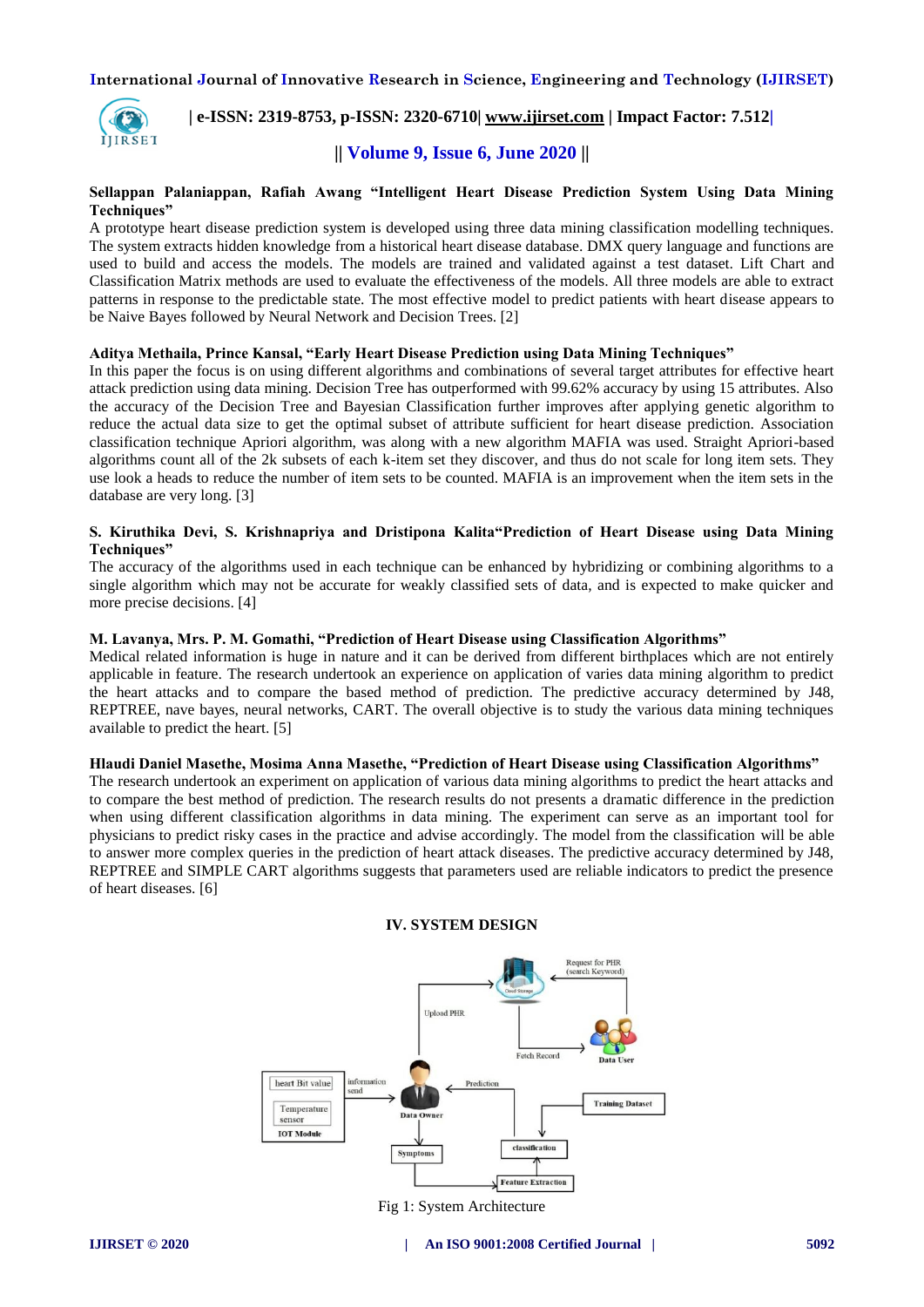

# **| e-ISSN: 2319-8753, p-ISSN: 2320-6710| [www.ijirset.com](http://www.ijirset.com/) | Impact Factor: 7.512|**

# **|| Volume 9, Issue 6, June 2020 ||**

Proposed System presents a methodology called SeSPHR that permits patients to administer the sharing of their own PHRs in the cloud. The SeSPHR methodology employs the encryption and decryption to ensure the PHR confidentiality. The methodology allows the PHR owners to selectively grant access to users over the portions of PHRs based on the access level specified in the ACL for different groups of users.

To generate the re-encryption keys for different groups of users thereby eliminating the key management overhead at the PHR owners end. Formal analysis and verification of the proposed methodology is performed to validate its working according to the specifications. We have planned to develop an application that will provide interface to both physicians and patients.

The application of machine learning and data mining techniques shows it better performance results among themselves. This app will be supposed to predict the heart attack from the chest pain at an early stage and guide the person to take treatment early such as to get their ECG done as early as possible and get evaluated from a doctor to make diagnoses of heart attack.



**V. RESULT**

Fig 2: Admin Registration



Fig 3: PHR Owner Registration



Fig 4: PHR Owner Login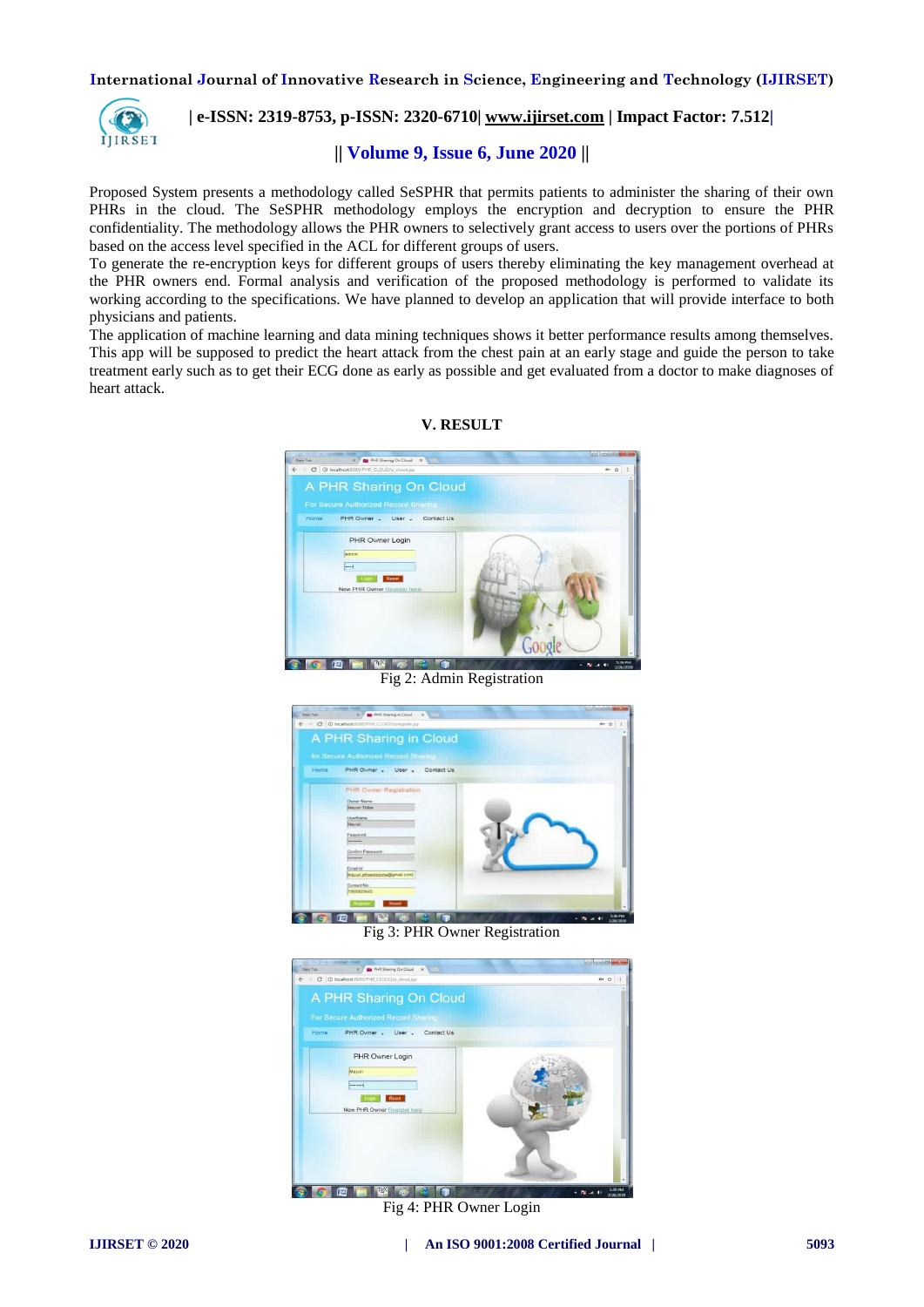

 **| e-ISSN: 2319-8753, p-ISSN: 2320-6710| [www.ijirset.com](http://www.ijirset.com/) | Impact Factor: 7.512|**

**|| Volume 9, Issue 6, June 2020 ||** 



Fig 5: User Registration



Fig 6: User Login



Fig 7: Home Page

## **VI. CONCLUSIONS AND FUTUREWORK**

The symptoms of heart disease are familiar for everyone. But no one can predict when it may happen and also the prediction will not give any instance status i.e. normal or abnormal. Our research intention is to notify the patients that neither normal nor abnormal at its early stage. The application of data mining algorithms shows it better performance results among themselves. This app will be supposed to predict the heart attack from the chest pain at an early stage and guide the person to take treatment early such as to get their ECG done as early as possible and get evaluated from a doctor to make diagnoses of heart attack.

## **REFERENCES**

[1] Rajwant Kaur, Sukhpreet Kaur, Prediction of Heart disease Based on Risk Factors Using Genetic SVM Classifier, IJARCSSE, Vol 5, Issue 12, December 2015.

[2] Moloud Adbar, Sharareh R. Niakan Kalhori, Tole Sutikno, Imam Much Ibnu Subroto, Goli Arji, Comparing Performance of Data Mining algorithms in Prediction Heart Diseases, IJECE, Vol 5, No 6, December 2015.